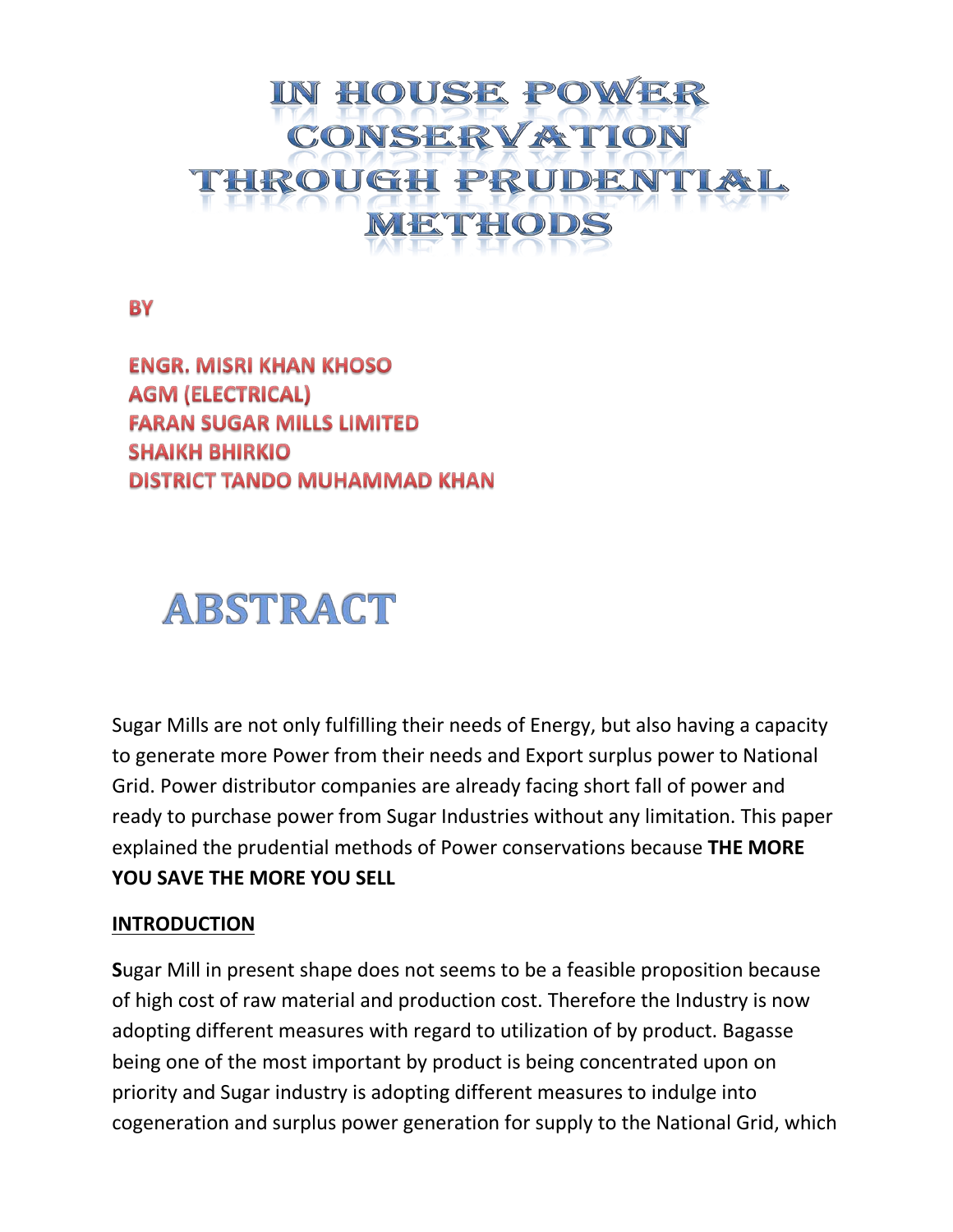is facing shortage of Electricity and the demand, is increasing day by day. There are different stages to achieve this goal economically .The most important is in house power conservations .In order to achieve efficient in house working results and achieve maximum saving of energy .

#### **INTRODUCTION**

The following measures recommended to be adopted;

- 1. **INSTALLATIONS OF INVERTORS AT DIFFERENT APPLICATIONS**
- 2. **REPLACEMENTS OF OLD AND REWOUND MOTORS WITH HIGH EFFICIENCY MOTORS**
- 3. **RIGHT SIZING OF MOTORS , PUMPS AND OTHER EQUIPMENTS**
- 4. **SETTINGS OF IDEAL PARAMETERS**
- 5. **OPERATIONS OF EQUIPMENTS AGAINST REAL NEEDS AND VOLUMES**
- 6. **IN HOUSE CONTROL ON UN-NECESSARY WASTAGES**
- 7. **AUTOMATIONS**
- 8. **TRY MISTAKE FREE OPERATION**
- 9. **PROPER HOUSE KEEPING**

#### **1 - INSTALLATION OF INVERTERS AT DIFFERENT APPLICATIONS**

VFDs are recent entry in Sugar Industries, it is no doubt that VFDs are costly, one time capital cost is required, in some cases vfd saves switch gears and cables expenses. But VFDS provide following large operational power conservations

- A. **Power Conservations against the Variation of speed**
- B. **Reduction of initial high torque**
- C. **Power Conservations at Normal speed**

# **A - POWER CONSERVATIONS AGAINST THE VARIATIONS OF SPEED**

Inverters provided three kinds of Power observations as;

i. Inverters reduced the expenditure of V.S. trains at desired frequency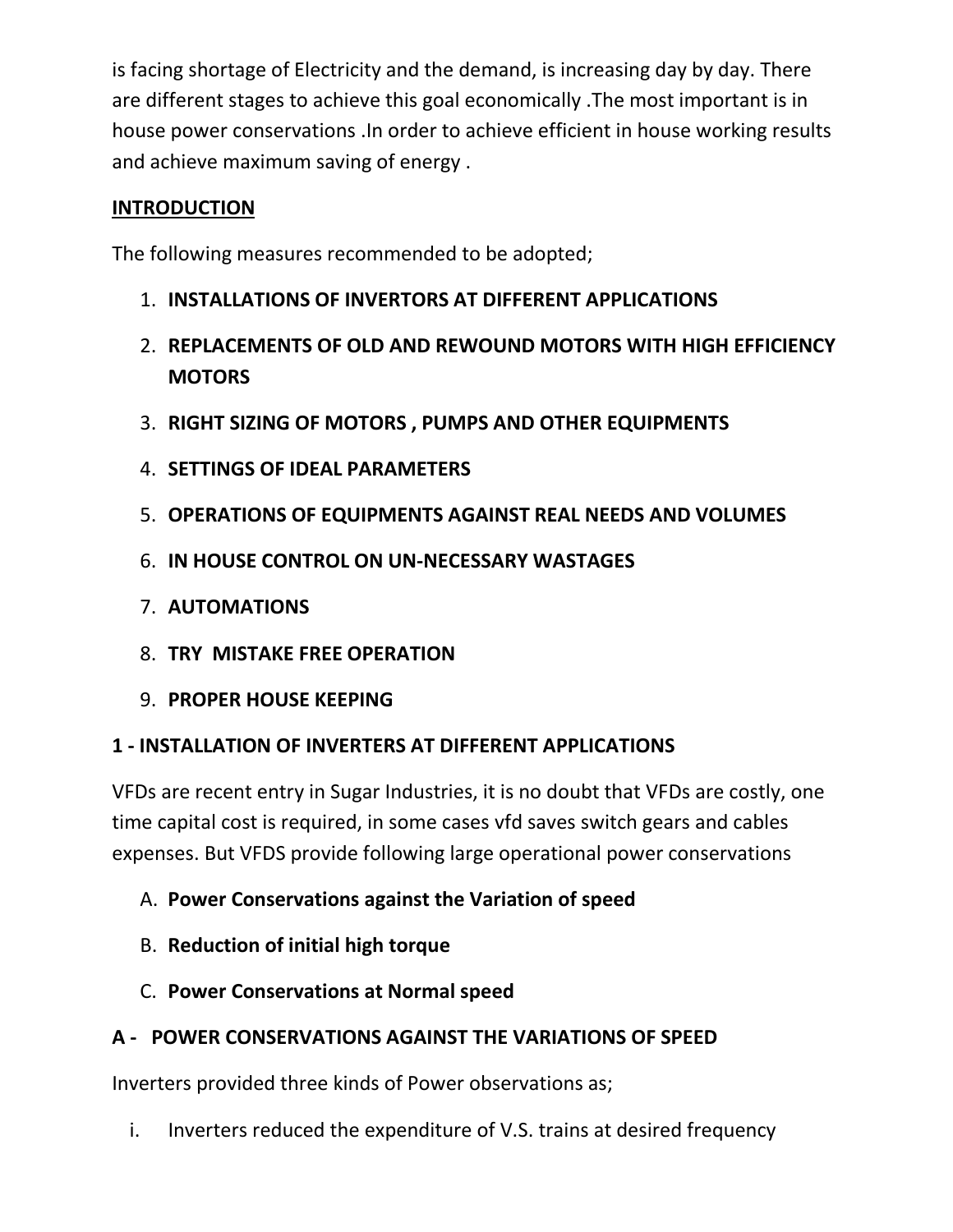- ii. Inverters reduced the transmission losses
- iii. Inverters provided large power conservations at low and desirable RPMs

#### **B- REDUCTION OF INITIAL TORQUE**

Starting torque is major reason of accident, failure of equipments, damage of power source and prime movers .VFD minimized this headache and initially raised rpm of Motors from Zero level and without high power damage.

#### **C- POWER CONSERVATIONS AT NORMAL SPEED**

When electric motor is operated on load at that time two loads are exercised;

- i) Mechanical load
- ii) Electrical load

#### **MECHANICAL LOAD**

This load relate with real burden, mechanical load is only reduced with the reduction of burden therefore at normal speed it is very difficult for VFD to reduce mechanical load without removal of real load

#### **ELECTRICAL LOAD**

Electrical load on motor is 25% to 40%. This electric load can be reduced 15% to 25% by installing VFD and over this entire reduced load will be the sum of 10% to 15% of total load.

#### **MILL HOUSE**

Large Power conservation noted at Mill House. One calculation of power conservation of one 6000TCD Mill is as following;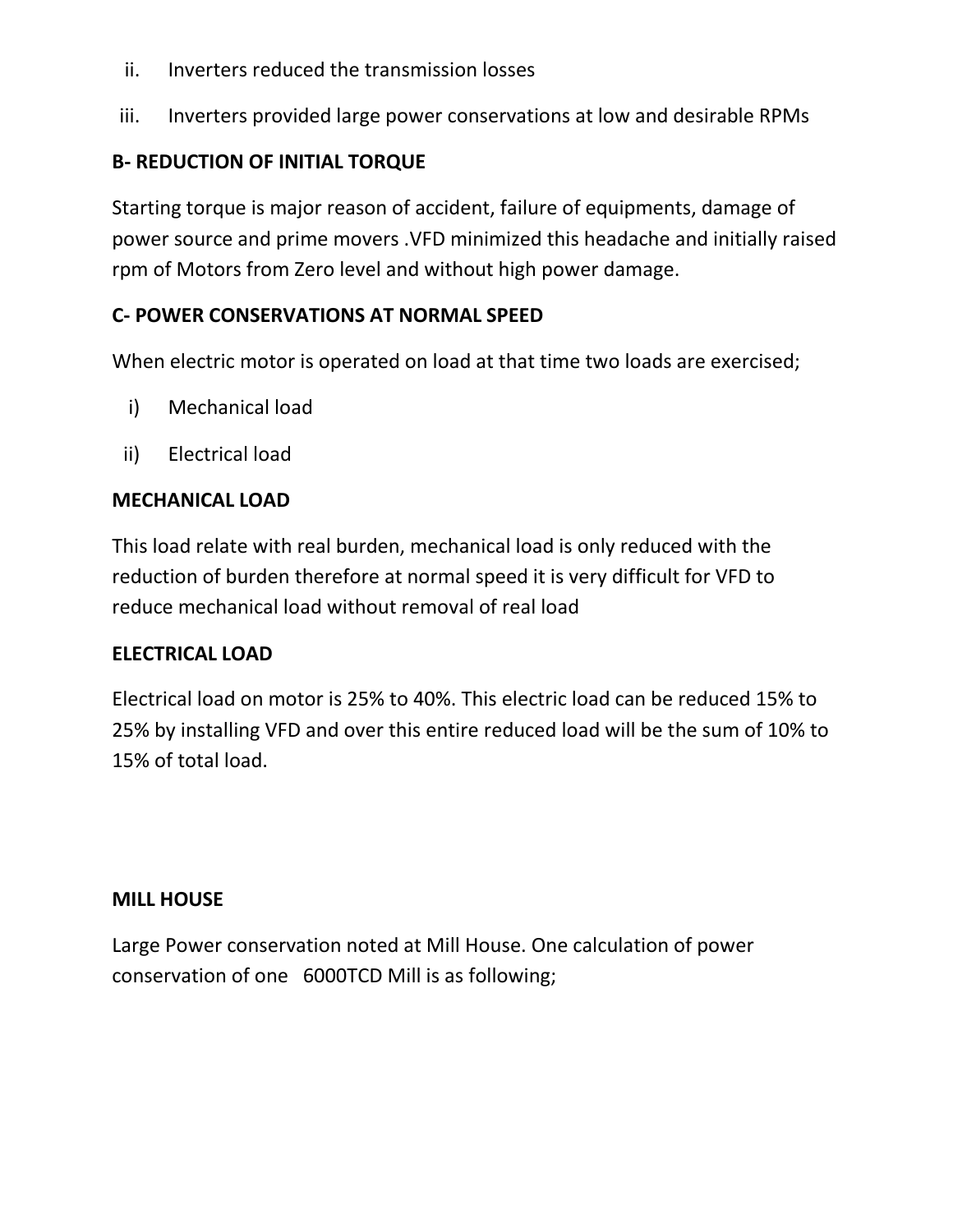| <b>Mill</b><br># | Mill<br><b>RPM</b> | <b>RPM</b> of<br><b>Turbine</b><br>(If)<br>fitted) | <b>Steam</b><br>calculat<br>ed at 15<br>Kg/KW | <b>RPM</b> of<br><b>Motor</b><br>with VFD<br>(if fitted) | Power<br>noted<br>in<br><b>KW</b> | <b>Steam</b><br>calculat<br>ed at<br>Power<br>House | Diff: | Remarks               |
|------------------|--------------------|----------------------------------------------------|-----------------------------------------------|----------------------------------------------------------|-----------------------------------|-----------------------------------------------------|-------|-----------------------|
| 01               | 2.74               | 480                                                | 8.7                                           | 480                                                      | 325                               | 3.25                                                | 5.45  | Motor Fitted          |
| 02               | 5.2                | 1050                                               | 6.14                                          | 900                                                      | 410                               | 4.1                                                 | 2.04  | Turbine fitted        |
| 03               | 3.9                | 800                                                | 8.69                                          | 682                                                      | 313                               | 3.13                                                | 5.56  | Turbine fitted        |
| 04               | 3.9                | 900                                                | 7.65                                          | 770                                                      | 449                               | 4.49                                                | 3.16  | Turbine fitted        |
| 05               | 4.4                | 950                                                | 9.2                                           | 850                                                      | 543                               | 5.4                                                 | 3.8   | <b>Turbine Fitted</b> |
| <b>TOAL</b>      |                    |                                                    | 40.38                                         |                                                          |                                   | 20.37                                               | 20.01 |                       |

#### **MILL HOUSE**

If this 20 tons saved steam is converted into power, its pay back is as following

 $20 \times 1000/10 = 2MWH$ 

2000 x 24 x 10 x 120 = 57.6 Millions

Quoted price of 4 sets with gears are100 Millions

Pay back of system is 172 Crushing days

Its pay back is 1.5 (172 Days) Season approximately

If this saved 20TPH steam converted into bagasse then

(20/2) x24=240 tons/day

#### **BOILER HOUSE**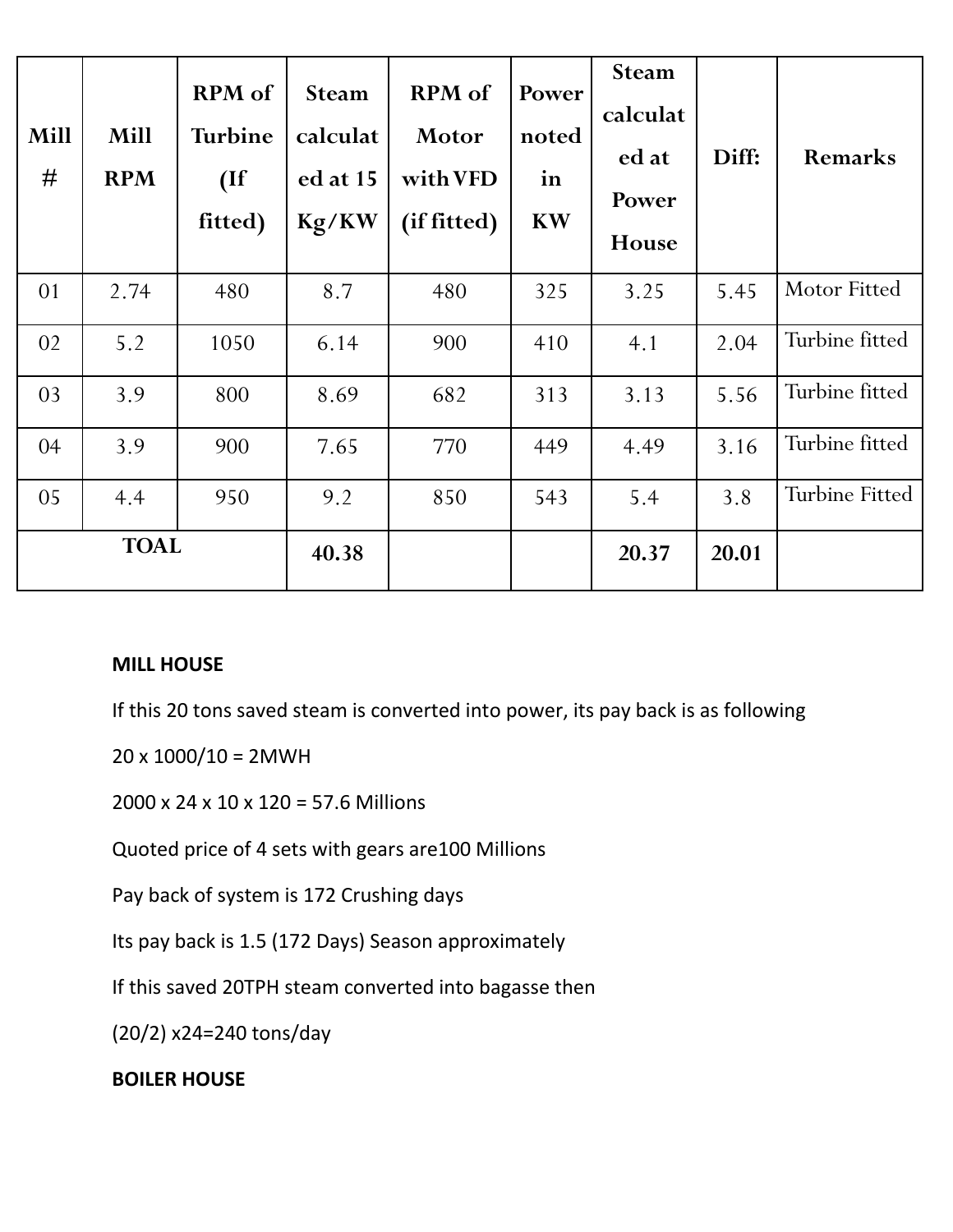• Boiler House has also a large potential of power conservation through VFDs at IDs,FDs, Secondary's and Feeders electric Motors . It is noted that at some places staff thinking of speed controls against the VS drives and Heenan drives or Vent control in place of Dumpers, it is correct but VFDs provided main advantage of power conservation, especially with automation, in some cases operators use some loops at manual mode and other on auto mode. Perhaps physically this practice does not give any problem but electrically it is not feasible because if any one loops changes into manual mode, then electrical Motors will run un-sequentially.

# **BOILER HOUSE**

- Experience showed that Inverters also provided more power conservations at pumps. Mostly Feed pumps of Boilers are high speed and Feed pump gives same head pressure of 2960 rpm at 2800 rpm, apparently there is only difference of 160 rpm but electrically Motor reduced its 20% load.
- One ton bagasse can be saved on daily basis at Feed pumps by Installing VFDs.

#### **PROCESS HOUSE**

Potential of power conservation through VFDs are available in process house large power conservation can be achieved at Injections, Spray pumps and Cooling Tower Motors.

One 8000 TCD sugar Mill consuming 1MWH power at Injections, spray pumps or cooling Towers , If running Motors to be connected through VFDs then Power conservations of 200 KWH can be achieved which is equal to 24 Tons of bagasse on daily basis.

# **2- REPLACEMENTS OF INEFFICIENT MOTORS**

We normally like1<sup>st</sup> time cheapest Motors and ignore the consumption of Electricity and efficiency of Motors.

Experience showed that Rewound Motor becomes de-rated and take 5% more current. Reoccurrence of faults in rewound Motor is more than in original motors.

#### **2- REPLACEMENTS OF INEFFICIENT MOTORS**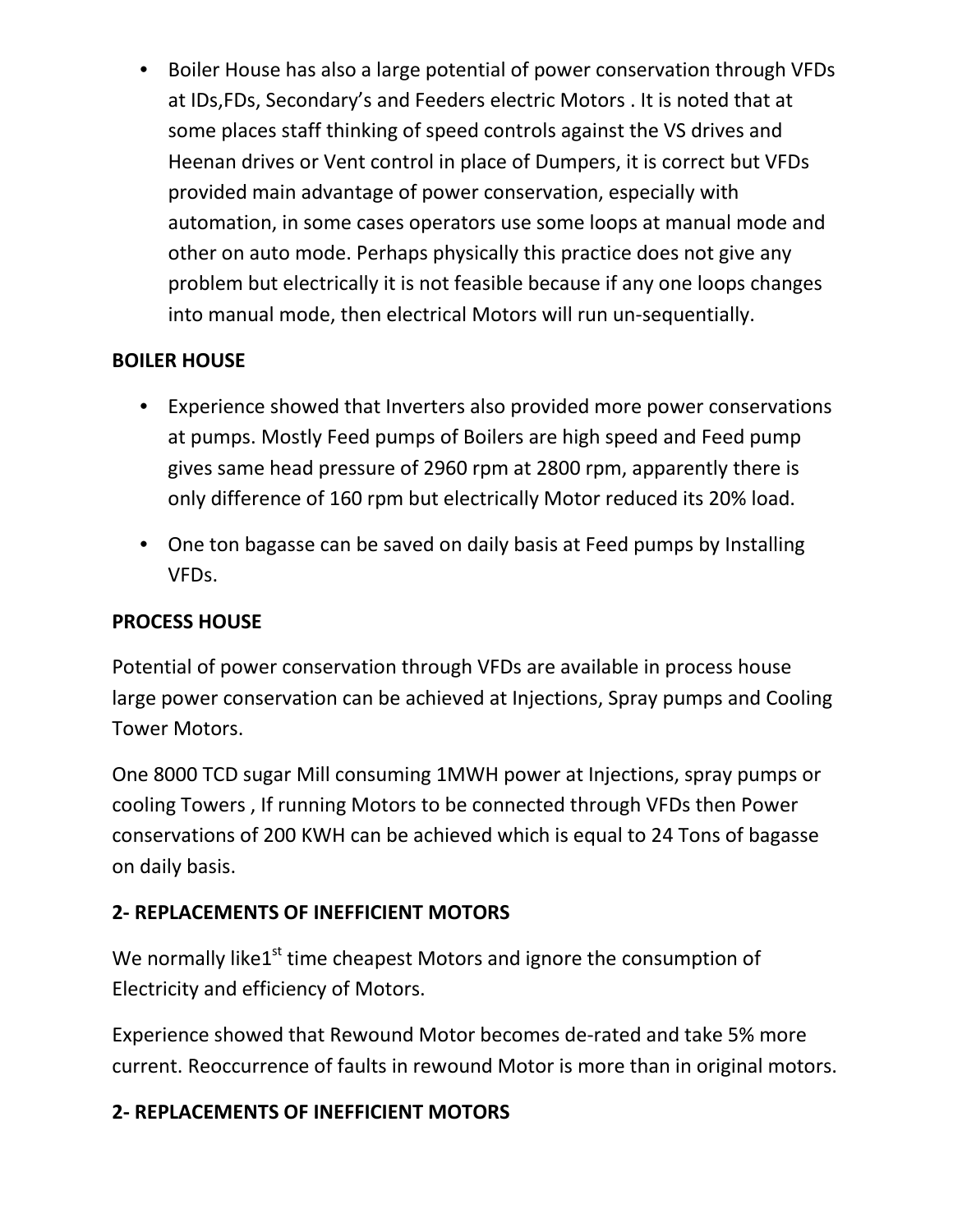| Descriptions                                                  | <b>High efficiency</b><br>Motor | <b>Standard</b><br>efficiency<br>Motor | Rewound<br>Motor           | <b>Used</b><br><b>Motor</b> | <b>Over Rating</b><br>Motor |
|---------------------------------------------------------------|---------------------------------|----------------------------------------|----------------------------|-----------------------------|-----------------------------|
| Rating of Motor                                               | 11 KW                           | 11 KW                                  | 11KW                       | 11 KW                       | 15KW                        |
| Load at same application                                      | 9.0 KW                          | 9.3 KW                                 | 10.3KW                     | Nil                         | 11.81 KW                    |
| One Season (120 days)<br>Consumption                          | 25.92 MWH                       | 26.78 MWH                              | 29.66 MWH                  | Nil                         | 34.0 MW                     |
| According to NEPRA<br>approved tariff for Sugar<br>Industries | Rs:259,200/<br>Without GST      | Rs:267,800/<br>Without GST             | Rs:296,600/<br>Without GST | Nil                         | Rs.340,000/<br>Without GST  |
| Difference                                                    |                                 | Rs.8,600/                              | Rs.37,400/                 | Nil                         | Rs.80,800/                  |
| Pay back                                                      |                                 | 1.5 season                             | 2 seasons                  |                             | One Season                  |

#### **USED MOTORS**

Motors are always designed against the applications .used Motors are discarded, rewound or un-matched with proposed applications. Provides insufficient duty, create problems at the time of high need, repairing cost is more and comparatively consumed more power.

#### **STANDARD MOTORS**.

Motors manufacturers have stopped manufacturing standard Motors and gone to high efficiency high efficiency Motors, but stock of standard Motors are available in Pakistan, further purchase of these Motors are not feasible, for the industries.

# **2- REPLACEMENTS OF INEFFICIENT MOTORS**

#### **OVER RATING MOTORS**

Sometimes over size Motors are installed and accurate size and solutions of tripping is claimed in place of new Motor and apparently smooth operation is observed but this is slow wastage of electricity comes certain damages.

# **2- REPLACEMENTS OF INEFFICIENT MOTORS**

Following table show the operational cost difference of above Motors.

**BUDGETARY/QUOTED** price of High efficiency Motor is about **Rs.85, 000/=**

# **3 - RIGHT SIZING OF ELECTRIC MOTORS AND DRIVEN APPLICATIONS**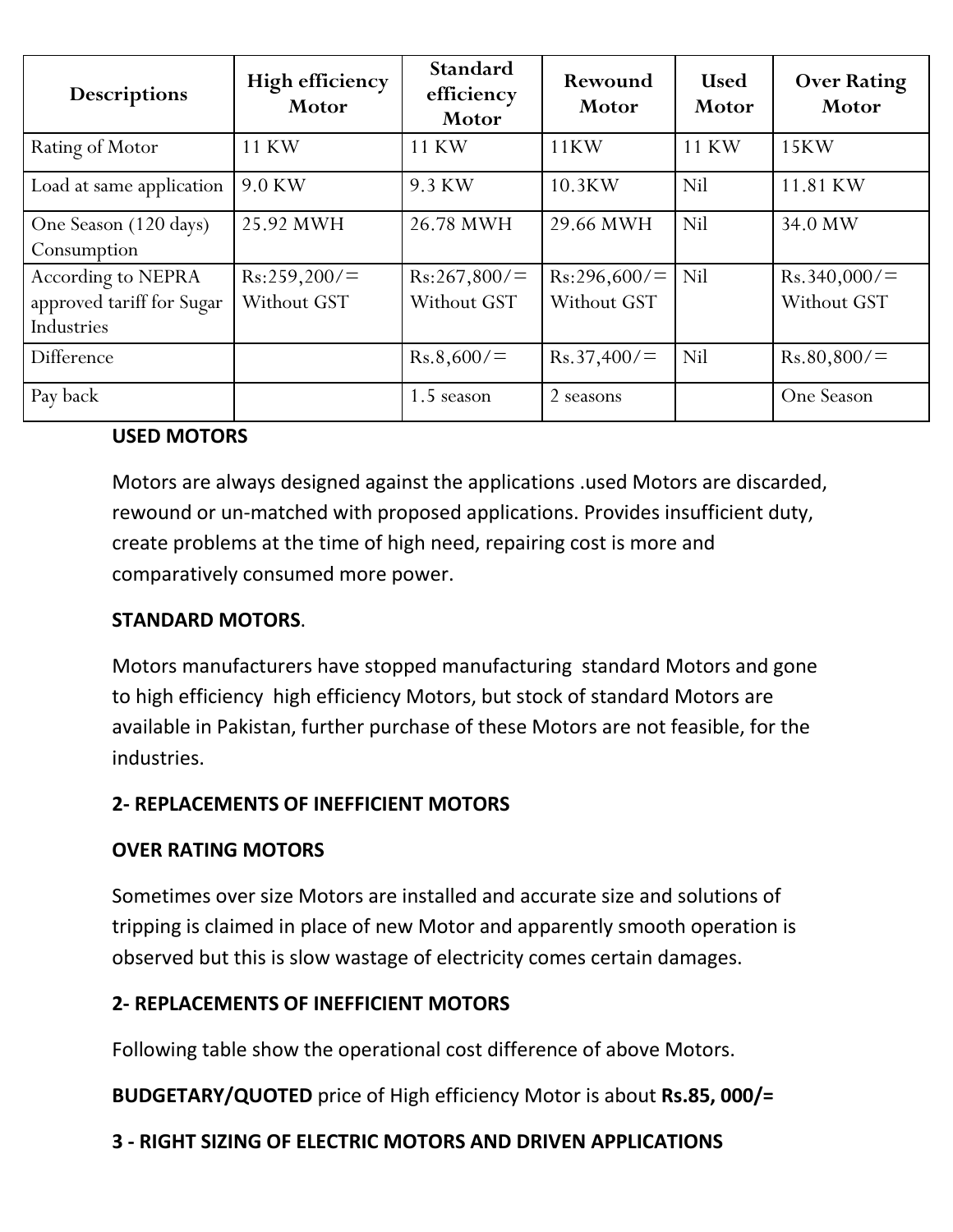Some people increase the size of equipments as per their need without any calculation or change equipments according to Historical data, but these are only guess values. Calculations must be made on actual parameters, efficiency of equipments and decline conditions of existing equipments. In order to increase the power equipments following points must be kept in views

- a) Power/Energy increase is inversely proportional to the working efficiency .
- b) Power Increase formula should as under;

Increase in the size of equipments = Increase in through put  $x$  Designed Power % age

a) Right sizing of Electric Motors and other equipments to be done at its needful places and addition of discarded equipments to be discouraged

#### **4 - SETTING OF IDEAL PARAMETERS**

Remarkable Power conservation can be achieved with setting of Ideal Parameters;

Following table illustrates the benefits and standard of parameters

| Sr.#                    | <b>Parameters</b>                                | <b>Ideal Values</b>    | Remarks                                           |
|-------------------------|--------------------------------------------------|------------------------|---------------------------------------------------|
| 1                       | Power factor                                     | $0.9 \text{ to } 0.95$ | Unbalance and poor Power factor is the killer of  |
|                         |                                                  |                        | power conservation.                               |
| 2                       | Line Voltages                                    | 400/220                | If line voltages accessed tolerance ratio of 2.5% |
|                         |                                                  |                        | than current of Motor could be unbalanced.        |
| $\overline{\mathbf{3}}$ | Temperature of Electric Motors   Less than 60 C0 |                        | Yes it is right that Motor can survive at high    |
|                         |                                                  |                        | temperature but consume more power.               |
| $\overline{\mathbf{4}}$ | Temperature of Cables and                        | Equal to Room          | High temperature is the indication of             |
|                         | <b>Switch Gears</b>                              | Temperature            | undesirable flow of any parameter and resulting   |
|                         |                                                  |                        | in high power consumption.                        |
| 5                       | Friction Less Movement of                        |                        | More friction More BHP.                           |
|                         | Mechanical device                                |                        |                                                   |
| 6                       | Proper alignment of Electric                     | Must be in straight    |                                                   |
|                         | Motor with Mechanical device                     | line (o-degree         |                                                   |
|                         |                                                  | angle)                 |                                                   |
|                         | Vibration                                        | Less than $1$ mm/s     |                                                   |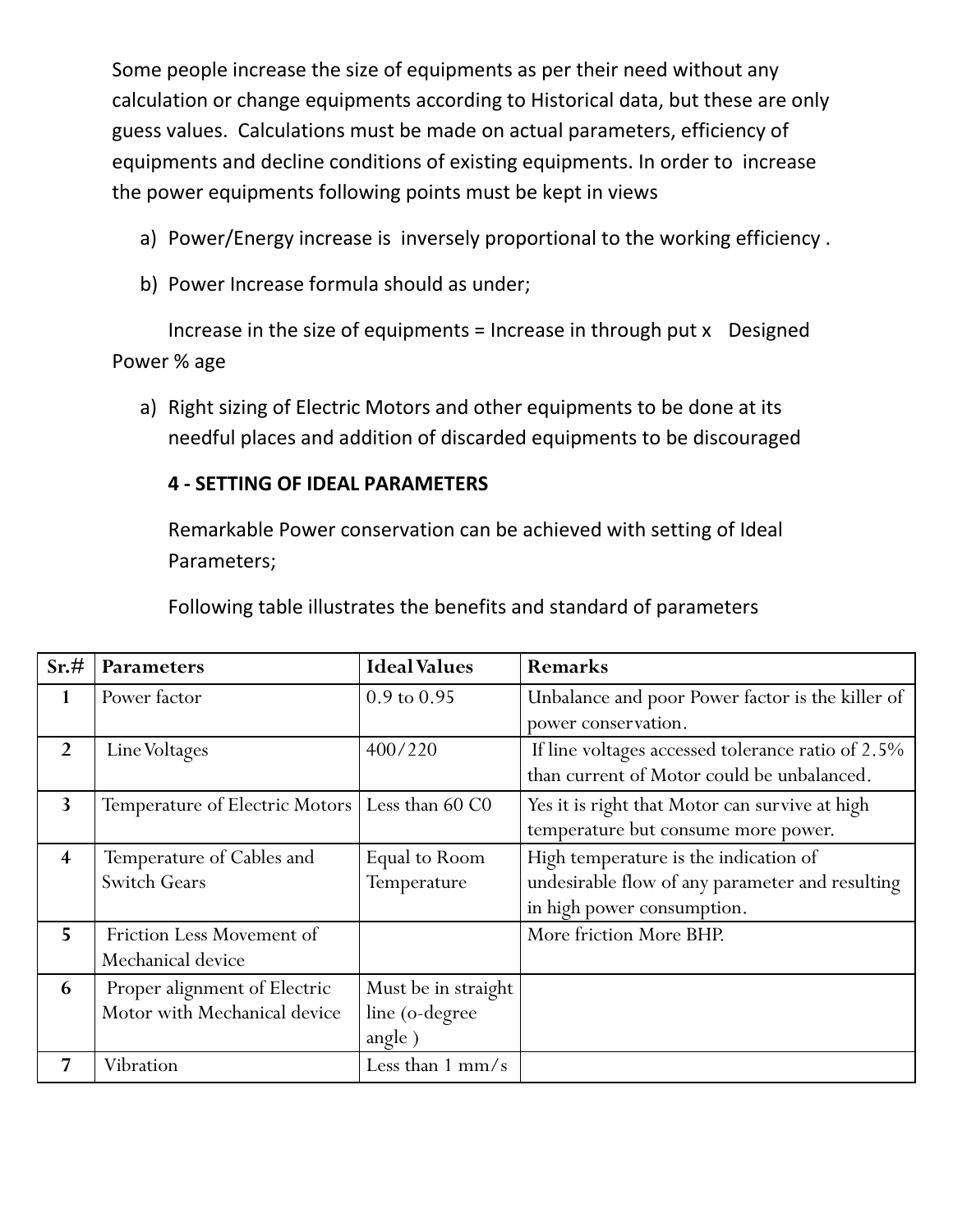#### **4 - SETTING OF IDEAL PARAMETERS**

By achieving above parameters we can save more than **5%** power conservations at running load.

This 5% running load will be equal to 7600 KWH per day and this will be equal to 38 Tons of bagasse per day

#### **5- OPERATION OF EQUIPMENTS AGAINST REAL LOAD**

Avoid the unnecessary operation of electric Motors for easiness; try to operate equipments at their rated capacity and as per requirement of plant. For example 3 Nos. electric Motors of 75 KW at continuous centrifugal station are operated normally we can achieve same results by operating two Motors Efficiently

- ❖ Operator operate all three Motors at 90 A load meaning 56 KW, total load of 3 Motors is 168 KW
- Mechanical load of each Motor is 36KW and Total Mechanical Load is 108 KW
- Electric Load of 3 Motor is 60 KW
- $\cdot$  The same can be achieved with the operation of two motors at aload of 137 A against rated 140 A of Motor
- With the operations of two Motors 20 KWH power conservations can be achieved
- $\cdot$  This 20 KW is equal to 2.4 tons bagaase per day saving.

# **6- UNNECESSARY WASTAGES OF POWER**

It is noted that in routine operations we can get power conservations by discouraging wastages of power by controlling the following loses;

- 1) Discourage the parallel operations of stand by equipments due to any reason.
- 2) Notations of daily running load of Electric Motors above 30 HP to be attended immediately.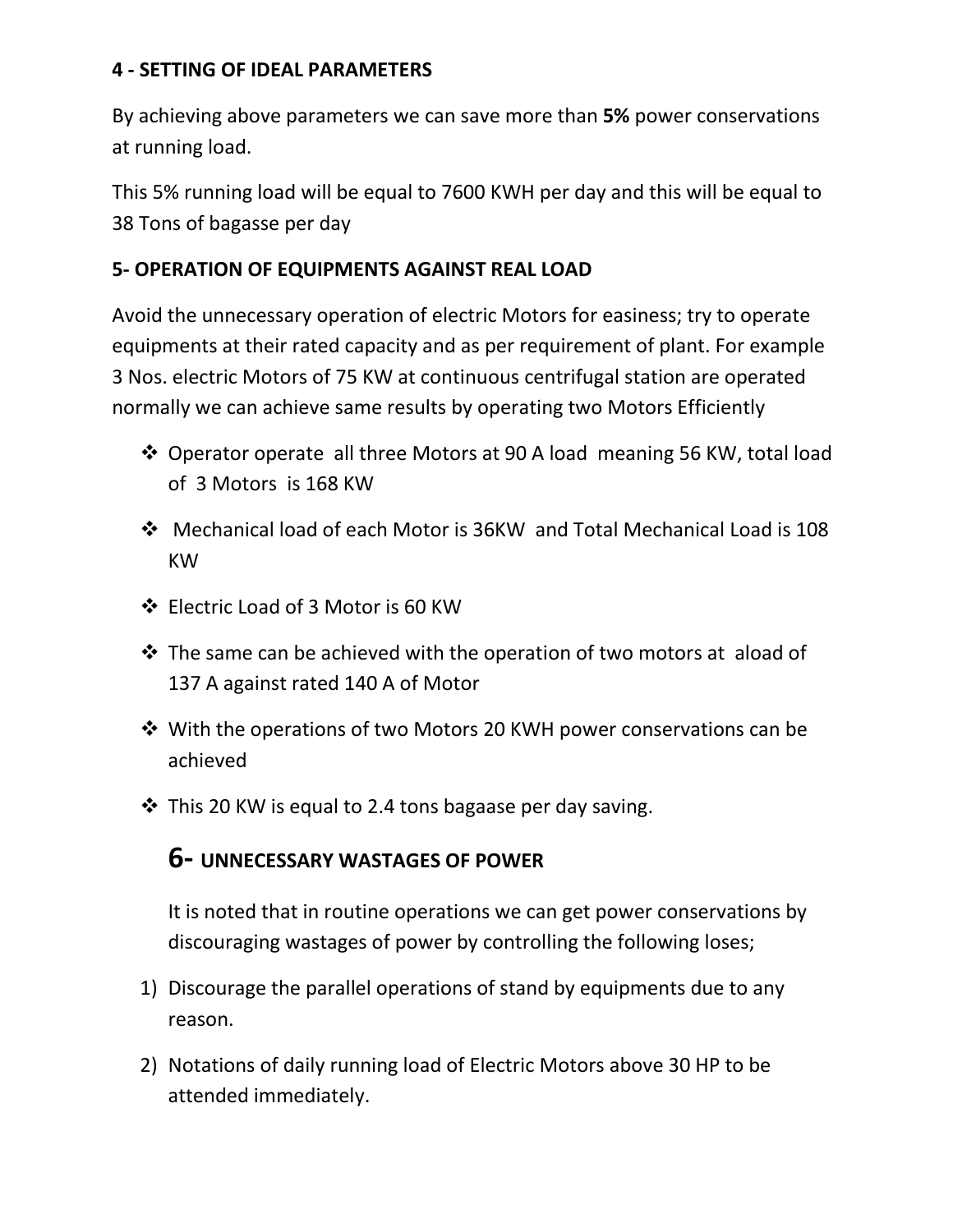- 3) To check the load of all out going Feeders on hourly basis increase of Power consumption to be noted.
- 4) To stop extra wastages of water.
- 5) Unnecessary lightings should be put off at day times.

# **7 – AUTOMATIONS**

Automations not only provide easiness in operation, but also give sufficient power conservations especially at Boilers. Mill House, Injections, Spray and Cooling Towers etc. Partial operation of automation cause inefficient operation.

#### **8 - TO TRY MISTAKE FREE OPERATION**

**Proper operation of equipments always minimized the chances of accidents. Accidents never come without invitations; it is always there and occurs at the time of mistakes. Therefore it is necessary that mistake free operation should be tried. If any accident occurs the remedial actions must be ready. Because accident not only disturb the operation of Mill but also cut of conservation ratio, which is achieved in prudential operation. For example one hour's accidental stoppage of 8000 TCD Mill disturb the achieved power conservations of 23 Hours.**

| Achieved<br>Power%<br>cane of 23<br><b>Hrs</b> | Power wastages<br>during stoppage<br>$(1$ Hour) | <b>Over all Power</b><br>$\%$ cane of 24<br><b>Hrs</b> | Amount of<br>wasted Power | <b>Remarks</b>                                        |
|------------------------------------------------|-------------------------------------------------|--------------------------------------------------------|---------------------------|-------------------------------------------------------|
| 75.60                                          | 5000 MWH                                        | 78.21                                                  | Rs.50,000/                | This amount is<br>calculated<br>against only<br>Power |

# **9 - PROPER HOUSE KEEPING**

**Proper Housekeeping is essential for good results and Power conservations. In view of power conservations all apparatus must be remain in working**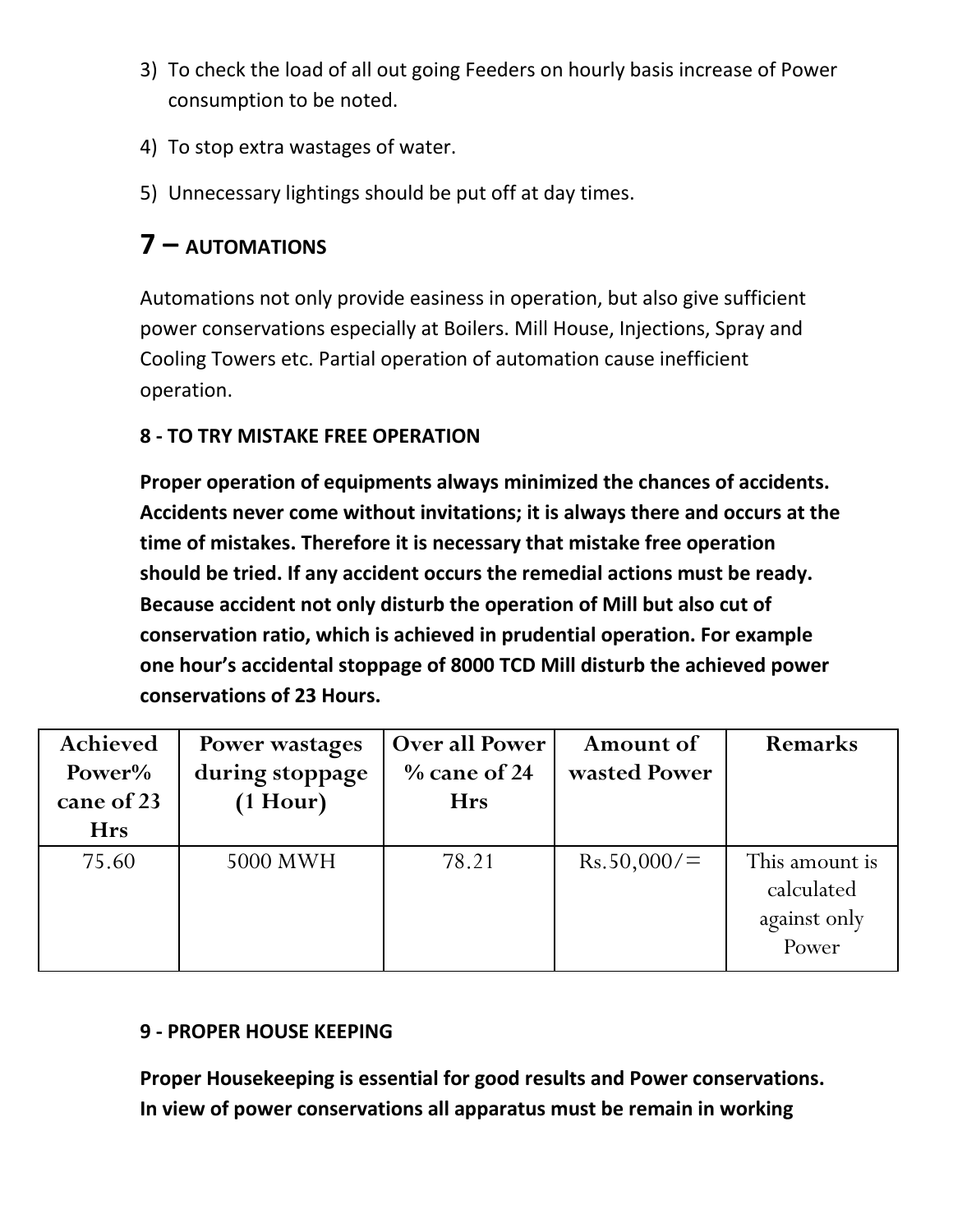**order according to ideal parameters. Some basic requirements for proper housekeeping are as followings;**

- **All switch gears ,Inverters, PLC and DCS should be intact with given parameters**
- **All Generators, Motors must be clean, protected from external accumulations and should be working at ambient temperature and proportional to the ratings**
- **All Pumps, gears and other applications must be sound free and no leakage of Raw material**
- **Floor must be cleaned from dust and oils**

#### **9 - PROPER HOUSE KEEPING**

By adopting the above measures at least fuel of 305.4 tons of bagasse can be saved and surplus power of this bagasse can be exported to the National Grids, as the Govt is encouraging Cogeneration and offering attractive tariff to Sugar Mills for supply of surplus power electricity.

Since the quantity of the surplus power in most of the cases is not within the limit of minimum power purchase parameter. Therefore following measures can be adopted to enhance to power by adding certain equipments and utilizing existing equipments efficiently.

#### **HIGH PRESSURE BOILERS AND TURBO ALTERNATOR SETS**

Existing low pressure Steam Generators (Boilers) of 24 bar and 327 C^ and Turbo sets of same parameters are not feasible especially for cogenerations purpose, High pressure boilers are generating high pressure steam almost at same ratio of fuels. But high pressure Turbines is more efficient and consuming only 4kg/KWH steam. With H.T sets you will generate 2.5 times more power from the existing low pressure sets, following table illustrate the difference of HP and LP sets.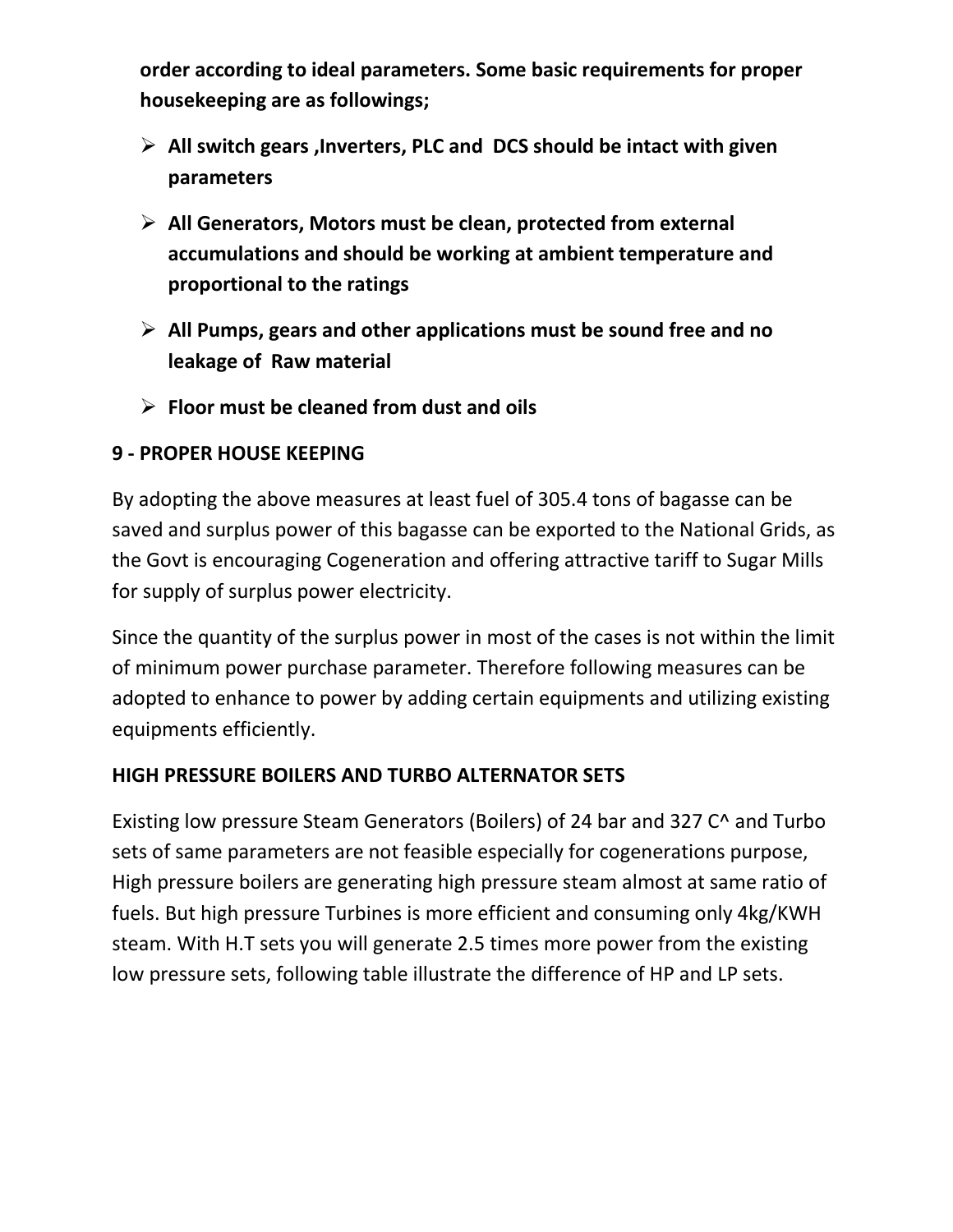| LOW PRESSURE SETS POWER GENERATION |                   |              | HIGH PRESSURE SETS POWER         | Difference     |              |            |
|------------------------------------|-------------------|--------------|----------------------------------|----------------|--------------|------------|
| FROM 1 TON OF BAGASSE              |                   |              | GENERATION FROM 1 TON OF BAGASSE |                |              | of Earning |
| <b>Steam Generated</b>             | Power             | Earning      | Steam                            | Power          | Earning      |            |
| in kgs                             | generated at      | according to | Generated                        | generated at   | according to |            |
|                                    | $10\text{kg/KWH}$ | WAPDA tariff | in Kgs                           | 4kg/KWH        | WAPDA tariff |            |
| 2000                               | <b>200 KWH</b>    | Rs.2,000/    | 2,000                            | <b>500 KWH</b> | Rs.5,000/    | Rs.3,000/  |

# Approximately pay back of HP sets

| Crushing in tons                                               | 8000               |
|----------------------------------------------------------------|--------------------|
| Bagasse at 30% ratio                                           | 2400               |
| Steam generated in tons (TPH)                                  | 174                |
| Exhausted steam required at 52% ratio for process requirements | 174                |
| Steam required for low pressure accessories                    | 54 tons            |
| Total Power generated from 140TPH                              | 31.25MWH           |
| Self requirement at 0.76 KWH/mons or 19 KWH/tons               | <b>8 MW H</b>      |
| Balance power exported to WAPDA                                | 23.25 MWH          |
| Earning of 120 days during season                              | Rs.669.4 millions  |
| Pay back                                                       | <b>Given Below</b> |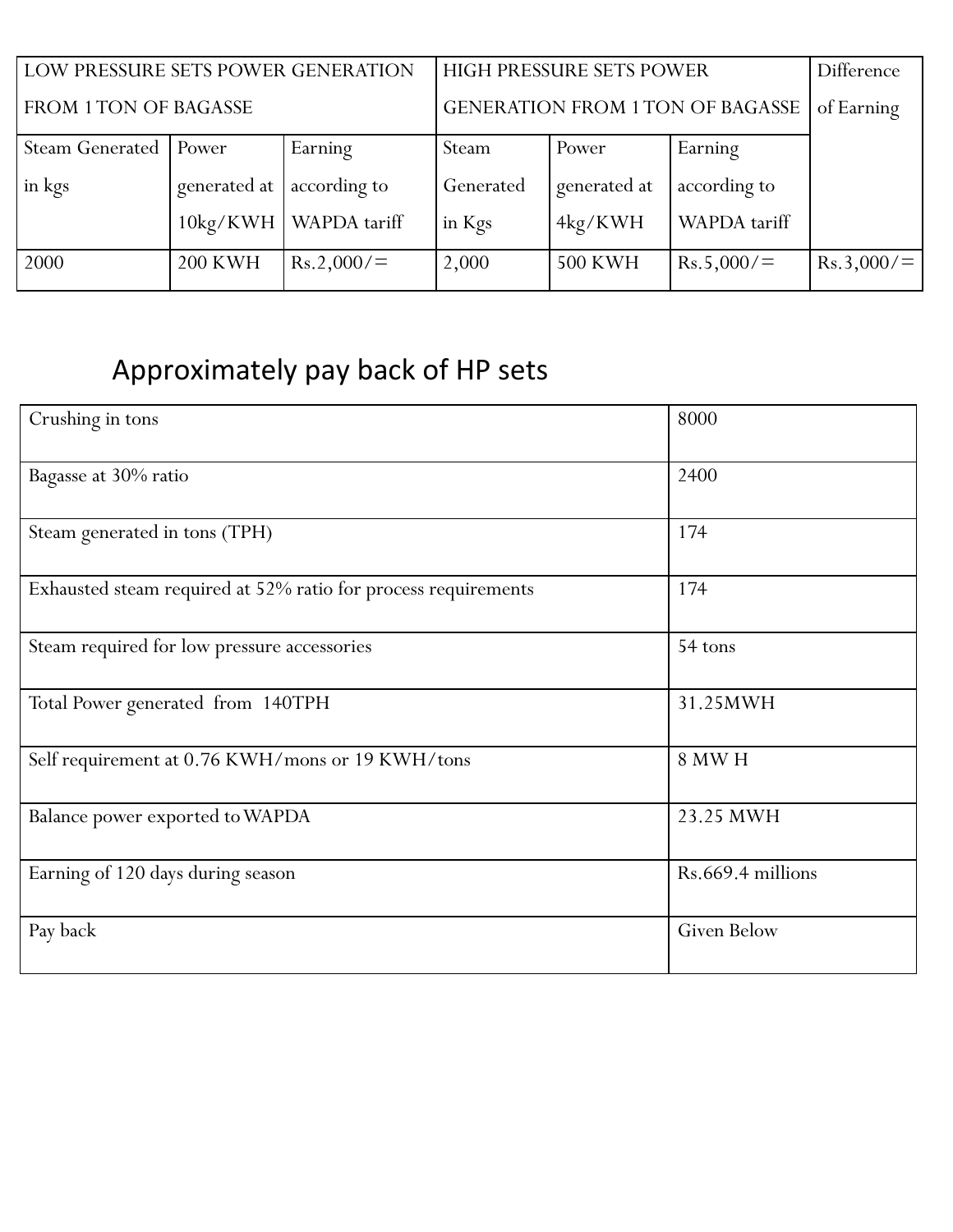# **HIGH PRESSURE BOILERS AND TURBO ALTERNATOR SETS**

- 1) Bagasse generated 2400 TPD Bagasse Consumed 2088 TPD.
- 2) Balance Bagasse saved in 120 day of crushing season = 37440 Tons.
- 3) Bagasse saved by prudential methods as discussed above 305.4TPD=36648 Tons for 120 days of season (If any problem of exhausted steam accrued then this quantity of bagasse can be consumed for power generation during season).
- 4) Total saved Bagasse 74088 tons of bagasse.
- 5) From this saved bagasse two month power House can be operated and following table define the parameters and Revenue.

| Available Bagasse in tons                | 74088             |
|------------------------------------------|-------------------|
| Bagasse require for next season n tons   | 10000             |
| Balance Bagasse in tons for Power export | 64088             |
| Steam generated in tons (TPH)            | 125               |
| Total Power generated from 140TPH        | 31.4 MWH          |
| <b>Utilities Requirements</b>            | <b>2 MW H</b>     |
| Balance power exported to WAPDA          | 29.4 MWH          |
| Earning of 43days                        | Rs.303.4 millions |
| Pay back                                 | Given Below       |